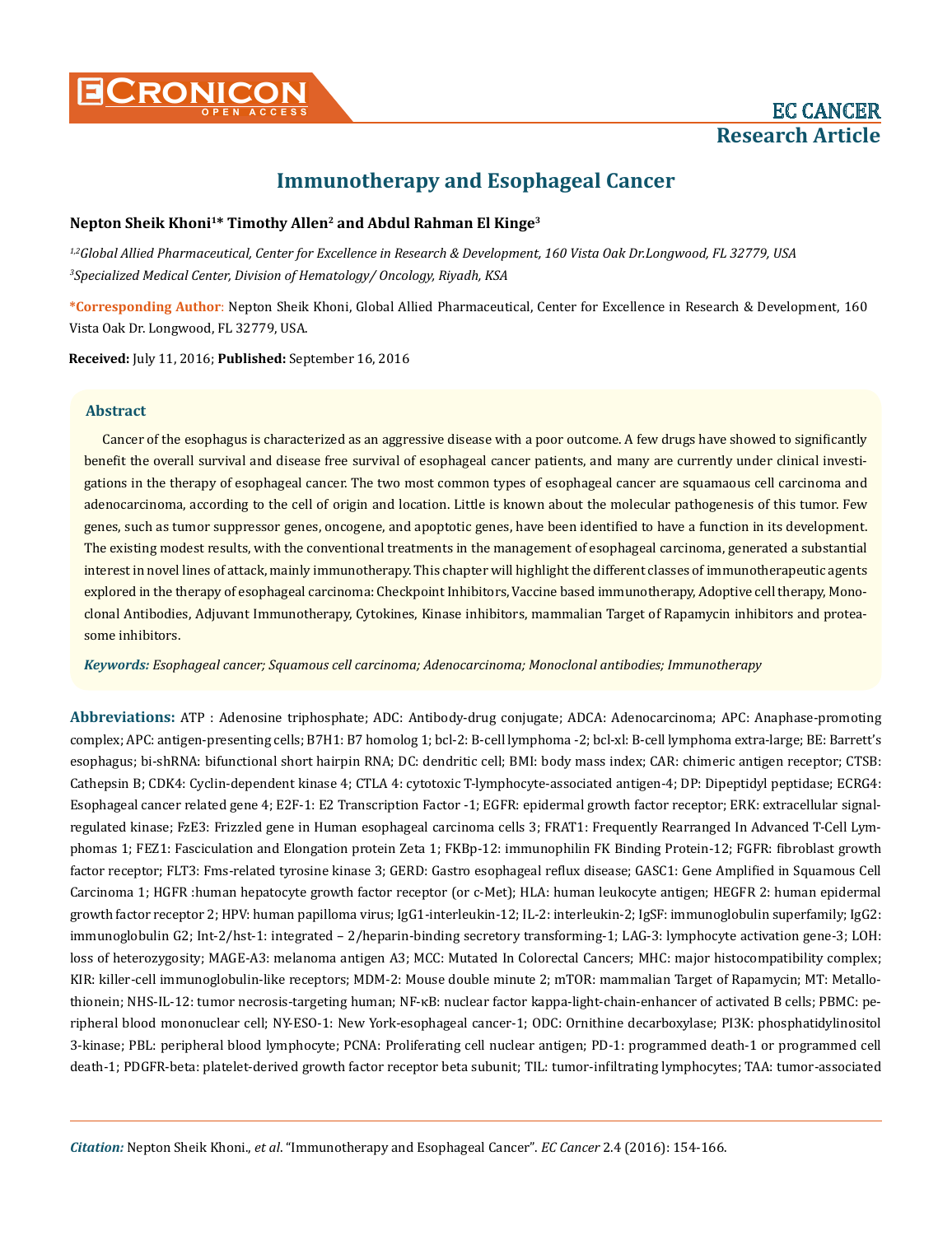155

antigen; TCR: T-cell receptor; mAb: monoclonal antibodies; SN-38: 7-ethyl-10-hydroxycamptothecin; rhGM-CSF : recombinant human granulocyte macrophage-colony stimulating factor; TEM1: tumor endothelial marker; TACSTD2: umor-associated calcium signal transducer 2; TF: Tissue Factor; rhIL-15: recombinant human Interleukin IL-15; RAF: Rapidly Accelerated Fibrosarcoma kinase; MEK: mitogenactivated protein kinase; SCC: squamous cell carcinoma; RTK: receptor tyrosine kinase; RET: rearranged during transfection; TSG: tumor suppressor genes; US: United States; VEGFR2: vascular endothelial growth factor type 2 receptor; VEGF: vascular endothelial growth factor; WWOX: WW domain containing oxireductase

# **Introduction**

Esophageal cancer is the sixth most common cause of cancer death worldwide [1]. It arises from the mucosa and grows outward through the submucosa in the direction of the muscularis propria and adventitia [2]. Esophageal cancer can be classified according to the two types of mucosal cell lining. Squamous cell carcinoma (SCC) occur throughout the length of the esophagus, or the adenocarcinoma (ADCA) which is confined to the area just above the gastro-esophageal junction [2].

Esophageal cancer constitutes about 1% of all cancers diagnosed in the US; however, it is much more common in other parts of the world, such as northern China, Iran, southern Africa, and India where the main type is SCC [2]. Although not common in the United States (US), it is estimated that about 16,910 new esophageal cancer cases will be diagnosed in 2016, of which 13,460 are men and 3,450 are women. Cancer of the esophagous is expected to be the cause of approximately 15,690 deaths (e.g., 12,720 in men and 2,970 in women) in 2016 [2]. It is 3 to 4 times more common among men than women with a lifetime risk about 1 in every 125 men and about 1 in every 435 women. Adenocarcinoma (ADCA) is the most common type of esophageal cancer among whites, while SCC is more common in Blacks [1].

# **Risk factors [2,3]**

Esophageal cancer may develop due to the deoxyribonucleic acid (DNA) damage caused by the chronic irritation of esophageal mucosal cells. Factors, commonly linked to the increased risk of esophageal cancer are as follows:

## **Tobacco and Alcohol Use**

Tobacco use increases the risk of both SCC and ADCA types of esophageal cancer. Alcohol ingestion, although not a pertinent risk factor, may increase the risk of SCC subtype. The combination of both, smoking and alcohol use, amplifies the risk of esophageal cancer especially the SCC type [2].

#### **Obesity**

Overweight, is a body mass index (BMI) between 25.0-29.9, and obesity, BMI ≥30, have been shown to increase the risk of esophageal cancer by approximately 2- to 3-fold in 2 metaanalysis specifically the ADCA type. Those who are obese have a higher risk than overweight people to develop esophageal cancer [4,5].

#### **Diet**

The excessive consumption of red or processed meat may increase he risk of esophageal cancer. Moreover, the frequent consumption of very hot beverages, it may irritate or weaken the esophageal cells increasing the risk of esophageal cancer [3].

# **Gastro esophageal reflux disease (GERD) and Barrett's esophagus (BE)**

Barrett's Esophagus (BE) are complications of a long standing gastroesophageal reflux disease (GERD) where patients suffer from recurrent acidic gastric reflux up the esophagus. GERD increases the risk of esophageal ADCA 5 times more in patients who have an acidic reflux every week or more compared to patients who have less or none. BE patients are 11 times more at risk to develop ADCA of esophageal cancer when compared to the general population [3].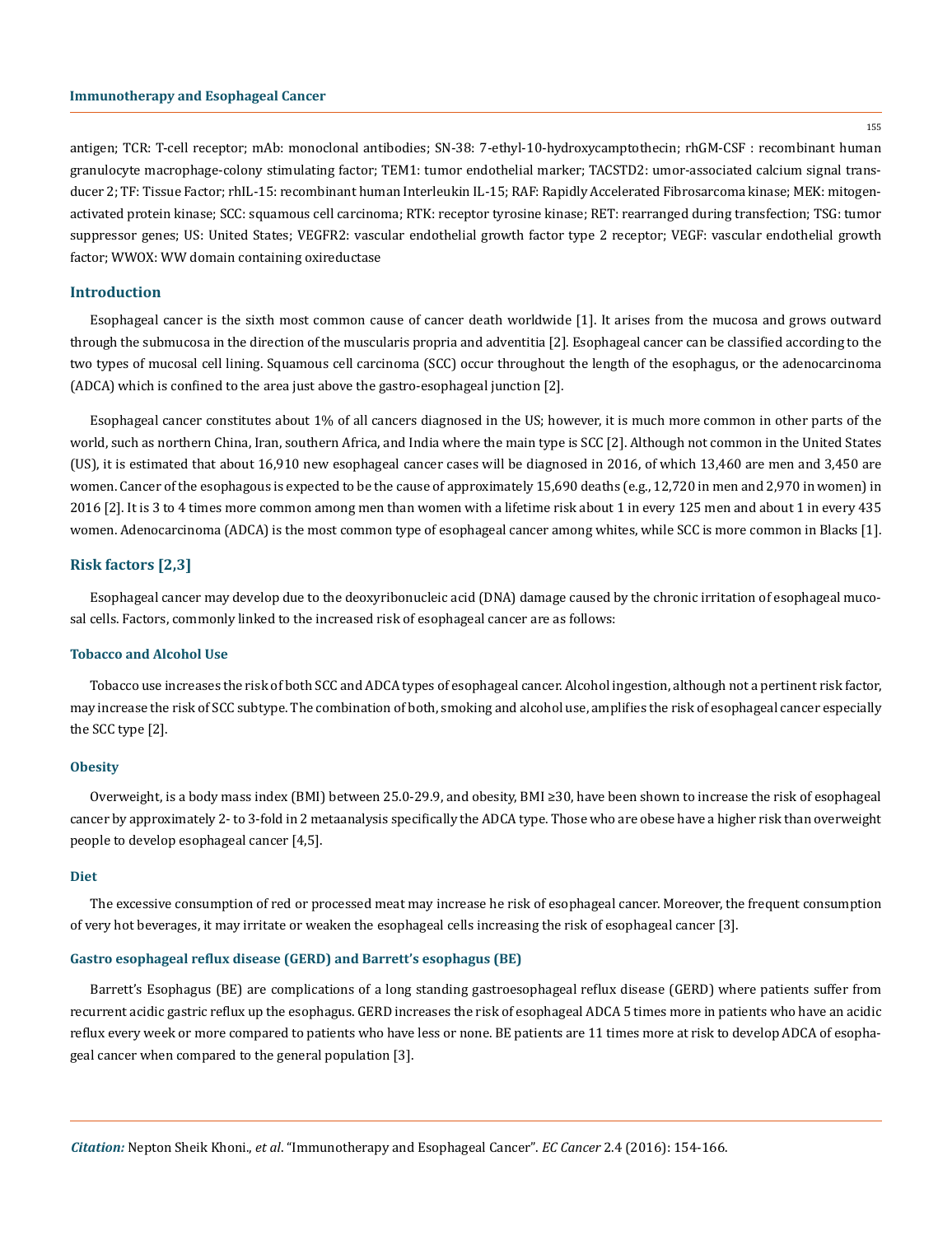# **Immunotherapy and Esophageal Cancer**

#### **Achalasia**

Patients with Achalasia, a neurogenic esophageal motility disorder, carries a high risk of esophageal cancer that lasting for approximately 15 years after its diagnosis [3].

#### **Tylosis**

Patients with Tylosis A, is a very rare genetic skin disorder with late onset of non-epidermolytic palmoplantar keratoderma (NEPPK) that affects those between the age of 5 and 15, placing them at a higher risk of developing SCC esophageal cancer. [3] On the other hand Tylosis B is a benign disorder, with an onset at the first year of life.

# **Plummer Vinson syndrome**

Plummer-Vinson or Paterson-Kelly syndrome is a rare condition characterised by iron deficiency anemia and dysphagia. It is associated with increased risk of SCC of esophagus or pharynx [3].

# **Human Papilloma Virus (HPV)**

Human papilloma virus (HPV) infection is a possible risk factor of SCC esophageal cancer. The HPV connection to esophageal cancer is only seen in parts of Asia and south Africa in about one-third of patients with the disease. This was not documented elsewhere in the western world [3].

## **Chemical exposure**

Occupational hazards, such exposure to certain chemical fumes and solvents, have been implicated in the increased incidence of esophageal cancer among these workers [2].

## **Molecular Pathophysiology**

Despite the advances in the molecular pathogenesis, it still unkown what are the precise genetic aberrations responsible for triggering and development of Esophageal Cancer. Some tumor related genes, such as tumor suppressor genes (TSG), oncogene, and apoptotic genes, are recognized for their role in the pathogenesis of Esophageal Carcinoma. These malfunctioning genes and their specific role in the cancer of the esophagus are discussed below (Figure 1):





*Citation:* Nepton Sheik Khoni., *et al*. "Immunotherapy and Esophageal Cancer". *EC Cancer* 2.4 (2016): 154-166.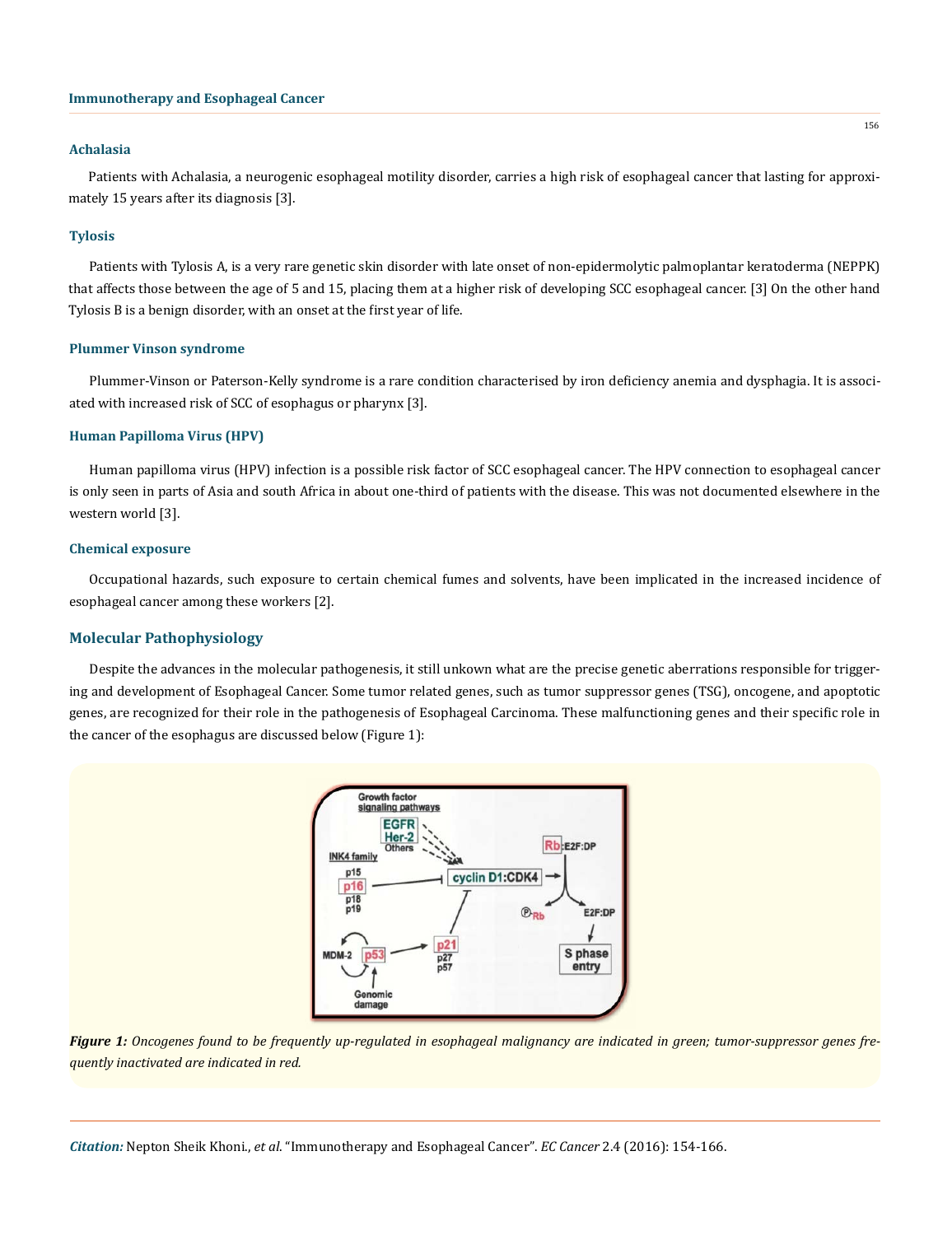**Adopted from Cancer of the Upper Gastrointestinal Tract,** By Mitchell C. Posner, Everett E. Vokes, Ralph R. Weichselbaum, American Cancer Societ 2002.

Abb: EGFR: epidermal growth factor receptor. Her-2: human epidermal growth factor receptor 2. E2F-1: E2 Transcription Factor -1. DP: Dipeptidyl peptidase. CDK4: Cyclin-dependent kinase 4 . MDM-2: Mouse double minute 2.

## **Tumor suppressor genes**

Tumor suppressor genes (TSG) are normal genes that can be inactivated by genetic or epigenetic changes, such as point mutations, deletions, loss of heterozygosity (LOH), promoter methylation, abnormal splicing, deregulation of imprinting and haplo insufficiency. LOH, which causes inactivation of most candidate TSG, have been found in the critical regions of chromosomes 1p, 3p, 4, 5q, 9, 11q, 13q, 17q, and 18q in Esopahgeal Carcinoma. Chromosome region 17q25.2–25.3 carries the autosomal dominant premalignant dermatologic condition, tylosis [6,7]. In almost all cases of Esophageal Cancer, LOH, involving the Anaphase-promoting complex (APC) and Mutated In Colorectal Cancers (MCC) genetic loci, is implicated in the development and/or progression of the disease [8].

In specifically Esophageal SCC, WWOX (WW domain containing oxireductase) which is a TSG [9], and mutations in codons 175, 248, and 273 of p53 gene may give an added pathway for its occurrence [10].

#### **Oncogenes**

Oncogenes can into cancer if they become activated (Osborne, Wilson and Tripathy, 2006). Cyclin D1, EGFR, Her-2, FRAT1, c-myc, c-ras, and Int-2/hst-1 are the most commonly upregulated oncogenes in esophageal cancer. They are instigated throught many different genetic aberrations, such as point mutations, amplification, rearrangement and over-expression. Amplification and overexpression are the most common existing types [10].

#### **Apoptotic genes**

The most frequently expressed apoptotic genes in esophageal carcinoma are: anti-apoptotic protein bcl-2 and bcl-xl [11], Proliferating cell nuclear antigen (PCNA) [12], Survivin [13], Matrix metalloproteinase-7[14], Metallothionein (MT)[15], Overexpression of E2F-1[16], DcR3/M68 [17], GASC1 [18], Cathepsin B (CTSB) [19], FEZ1 [20], Ornithine decarboxylase (ODC)[21], FzE3 [22] and Esophageal cancer related gene 4 (ECRG4) [23].

#### **Immunotherapy**

The current available drugs, FDA/ Non FDA approved or still under clinical trials, are categorized according to their mechanism of action into the following groups: checkpoint inhibitors/immune modulators, therapeutic vaccines, adoptive T cell transfer, monoclonal antibodies, adjuvant immunotherapies, cytokines, kinase inhibitors and mTOR inhibitors [24].

#### **Checkpoint Inhibitors / Immune Modulators**

Several checkpoint inhibitors, targeting multiple different checkpoints, are currently in development. Additional details related to the non Food and Drug Administration (FDA) approved check point inhibitors and immune modulators are presented in Table 1.

| Drug                     | Clinical trial identifier no. | <b>Phase</b>   | <b>Study Design</b>                                    | <b>Target</b> |
|--------------------------|-------------------------------|----------------|--------------------------------------------------------|---------------|
| MEDI4736                 | NCT01693562                   | Phase I, Phase | Non-Randomized, Safety/Effi-<br>cacy Study, open label | PD-L1         |
| MK-3475<br>Pembrolizumab | NCT02054806                   | Phase I        | Efficacy Study, open label                             | $PD-1$        |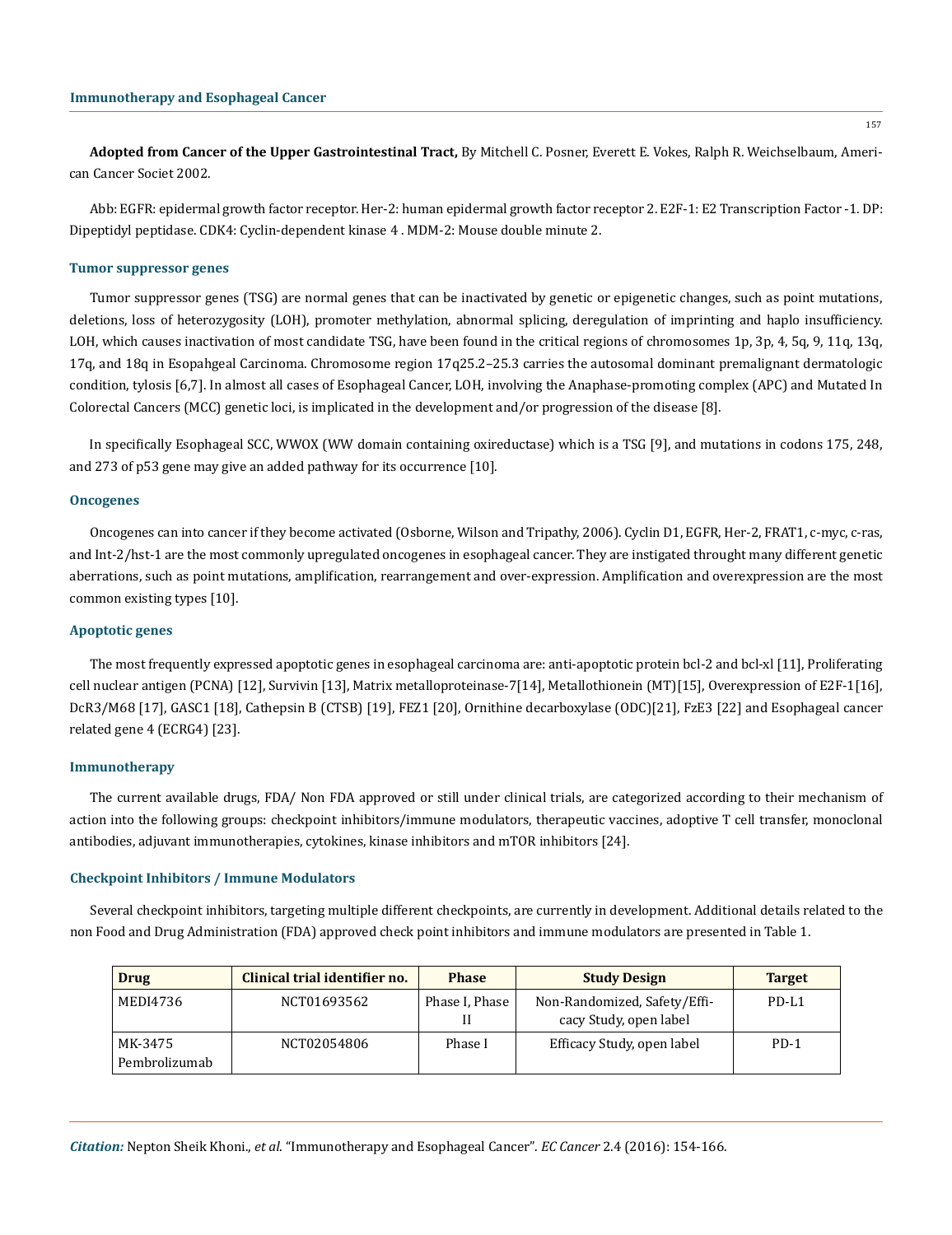| MPDL3280A                                | NCT01375842 | Phase I    | Non-Randomized, open label                  | $PD-L1$               |
|------------------------------------------|-------------|------------|---------------------------------------------|-----------------------|
| MPDL3280A                                | NCT01633970 | Phase I    | Non-Randomized, Safety Study,<br>open label | PD-L1                 |
| BMS-663513<br>Urelumab                   | NCT01471210 | Phase I    | Non-Randomized, Safety Study,<br>open label | 4-1BB/CD137           |
| PF-05082566                              | NCT01307267 | Phase I    | Non-Randomized, Safety Study,<br>open label | 4-1BB/CD137           |
| Lirilumab+<br>Nivolumab                  | NCT01714739 | Phase I    | Non-Randomized, Safety Study,<br>open label | <b>KIR</b><br>$PD-1$  |
| Ipilimumab +<br><b>Imatinib Mesylate</b> | NCT01738139 | Phase I    | Safety/Efficacy Study, open label           | CTLA-4<br>c-Kit       |
| BMS-986016<br>Nivolumab                  | NCT01968109 | Phase I    | Non-Randomized, Safety Study,<br>open label | $LAG-3$<br>$PD-1$     |
| <b>PDR001</b>                            | NCT02404441 | Phase I/II | Non-Randomized, Safety Study,<br>open label | $PD-1$                |
| $LAG525 +/-$<br><b>PDR001</b>            | NCT02460224 | Phase I/II | Non-Randomized, Safety Study,<br>open label | $LAG-3$ and<br>$PD-1$ |

*Table 1: Non-FDA approved checkpoint inhibitors [25-35].*

# **Vaccine based immunotherapy**

In esophageal cancer, several trials of vaccines, given alone or with other therapies, are currently enrolling patients. The non FDA approved vaccines are described in Table 2.

| <b>Vaccines</b>                  | Clinical trial identifier no. | <b>Phase</b>   | <b>Study Design</b>               | <b>Target</b>       |
|----------------------------------|-------------------------------|----------------|-----------------------------------|---------------------|
| H <sub>1299</sub> Lysate Vaccine | NCT02054104                   | Phase I, Phase | Randomized, Efficacy Study, open  | Cytotoxic T Lympho- |
|                                  |                               | H              | label                             | cyte                |
| DCVax-Direct                     | NCT01882946                   | Phase I, Phase | Safety/Efficacy Study, open label | To reduce tumor     |
|                                  |                               | H              |                                   | growth              |
| FANG                             | NCT01061840                   | Phase I        | Non-Randomized, Safety Study,     | Furin protein pro-  |
|                                  |                               |                | open label                        | duction             |
| DEC-205-NY-ESO-1                 | NCT01522820                   | Phase I        | Non-Randomized, Safety Study,     | NY-ESO-1            |
|                                  |                               |                | open label                        |                     |
| Tumor cell vaccines              | NCT01341496                   | Phase I        | Safety Study, open label          | Immune response     |
| Tumor cell vaccines              | NCT01258868                   | Phase I        | Non-Randomized, Safety Study,     | Immune response     |
|                                  |                               |                | open label                        |                     |

*Table 2: Non-FDA approved Vaccines [36-41].*

# **Adoptive cell therapy**

Another major opportunity of immunotherapy for esophageal cancer is adoptive T cell transfer. Several trials of adoptive T cell transfer techniques are currently underway for patients with esophageal cancer. A list of non-FDA approved adoptive T cell therapies are included in Table 3.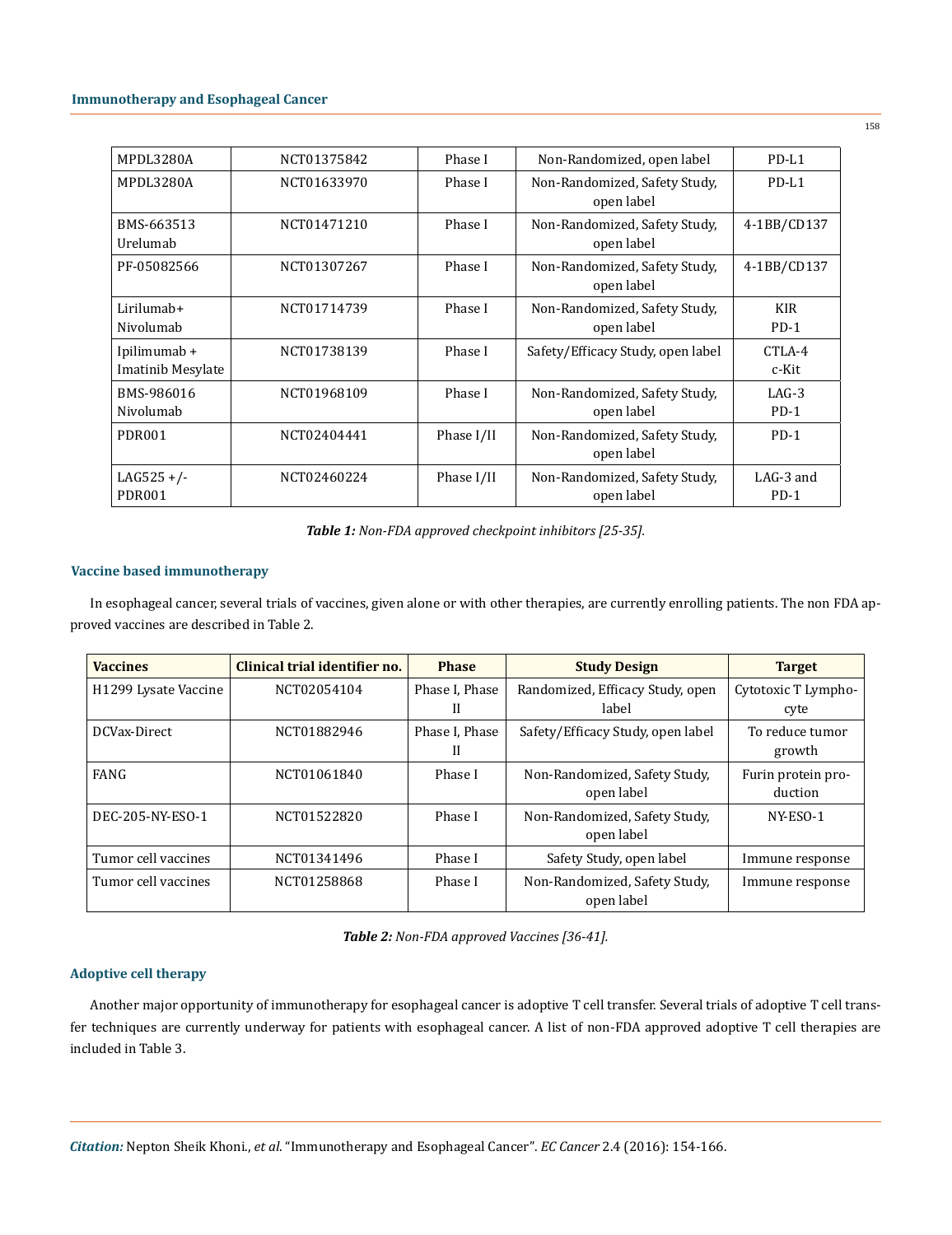| <b>Drug</b>                     | Clinical trial identifier no. | <b>Phase</b>      | <b>Study Design</b>                                  | <b>Target</b>   |
|---------------------------------|-------------------------------|-------------------|------------------------------------------------------|-----------------|
| TIL                             | NCT01174121                   | Phase II          | Non-Randomized, Safety/Efficacy Study,<br>open label | Cell growth     |
| Anti-NY ESO-1 mTCR PBL          | NCT01967823                   | Phase II          | Non-Randomized, Safety/Efficacy Study,<br>open label | NY-ESO-1        |
| Anti-MAGE-A3-DP4 TCR            | NCT02111850                   | Phase I, Phase II | Non-Randomized, Safety/Efficacy Study,<br>open label | MAGE-A3-<br>DP4 |
| Anti-VEGFR2 CAR CD8 plus<br>PBL | NCT01218867                   | Phase I, Phase II | Non-Randomized, Safety/Efficacy Study,<br>open label | VEGFR2          |

*Table 3: Non-FDA approved adoptive T cell therapy [42-45].*

| <b>Drug</b>       | Clinical trial identifier no. | <b>Phase</b>      | <b>Study Design</b>                                              | <b>Target</b>        |
|-------------------|-------------------------------|-------------------|------------------------------------------------------------------|----------------------|
| Cetuximab         | NCT00655876                   | Phase III         | Randomized, double blind                                         | <b>EGFR</b>          |
| MM-111            | NCT01774851                   | Phase II          | Randomized, Efficacy Study,<br>open label                        | HER2, HER3           |
| Bevacizumab       | NCT01212822                   | Phase II          | Efficacy Study, open label                                       | <b>VEGF</b>          |
| <b>IMMU-132</b>   | NCT01631552                   | Phase II, Phase I | Safety/Efficacy Study, open<br>label                             | Trop-2               |
| MORAb-004         | NCT01748721                   | Phase I           | Safety Study, open label                                         | Endosialin/TEM1      |
| OMP-52M51         | NCT01778439                   | Phase I           | Safety/Efficacy Study, open<br>label                             | Tumor cells          |
| ABT-700           | NCT01472016                   | Phase I           | Non-Randomized, Safety Study,<br>open label                      | Tumor cells          |
| MM-151            | NCT01520389                   | Phase I           | Non-Randomized, Safety Study,<br>open label                      | <b>EGFR</b>          |
| CEP-37250/KHK2804 | NCT01447732                   | Phase I           | Non-Randomized, Safety Study,<br>open label                      | Glycolipids          |
| Panitumumah       | NCT01627379                   | Phase III         | <b>EGF</b><br>Randomized, Safety/Effica-<br>cy Study, open label |                      |
| Nimotuzumab       | NCT02034968                   | Phase II          | Safety/Efficacy Study, open<br>label                             | <b>EGFR</b>          |
| HuMax-TF-ADC      | NCT02001623                   | Phase I/II        | Safety/Efficacy Study, open<br>label                             | <b>Tissue Factor</b> |

*Table 4: Non-FDA approved monoclonal antibodies [46-57].*

# **FDA Approved Therapies**

**Trastuzumab:** A recombinant humanized monoclonal antibody directed against human epidermal growth factor receptor 2 (HER2). After binding to HER2 on the tumor cell surface, trastuzumab induces an antibody-dependent cell-mediated cytotoxicity against tumor cells that overexpress HER2. HER2 is overexpressed by many adenocarcinomas, particularly breast adenocarcinoma [58].

**Ramucirumab:** A recombinant, fully human monoclonal antibody directed vascular endothelial growth factor receptor 2 (VEGFR-2) with antiangiogenesis activity. Ramucirumab specifically binds to and inhibits VEGFR-2, which may result in an inhibition of tumor an-

*Citation:* Nepton Sheik Khoni., *et al*. "Immunotherapy and Esophageal Cancer". *EC Cancer* 2.4 (2016): 154-166.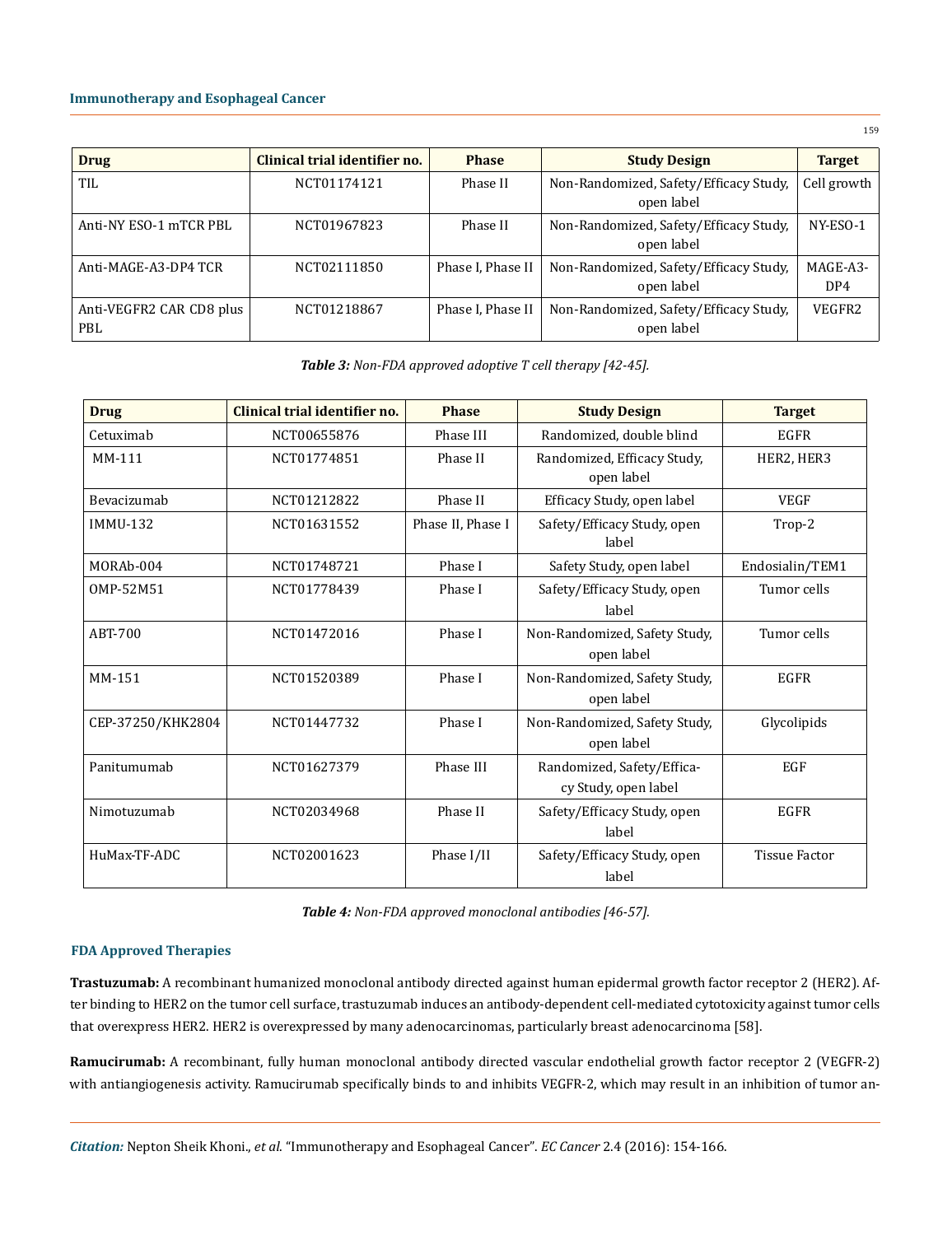giogenesis and a decrease in tumor nutrient supply. VEGFR-2 is a pro-angiogenic growth factor receptor tyrosine kinase expressed by endothelial cells [59].

# **Adjuvant Immunotherapy**

Adjuvants are substances that are either used alone or combined with other immunotherapy to boost the immune response. Some adjuvant immunotherapeutic modalities use ligands-molecules that bind to proteins such as receptors to help control the immune response. These ligands can be either stimulating (agonists) or blocking (antagonists).

# **Non-FDA approved adjuvant therapy**

A treatment that is given in addition to the primary, main or initial treatment. The Non-FDA approved adjuvant therapy is described in Table 5.

| <b>Drug</b> | Clinical trial identifier no. | <b>Phase</b> | <b>Study Design</b> | <b>Target</b>                                                      |
|-------------|-------------------------------|--------------|---------------------|--------------------------------------------------------------------|
| CBLB502     | NCT01527136                   |              |                     | Phase I   Safety study, open label   Stop tumor cells from growing |

*Table 5: Non-FDA approved adjuvant immunotherapeutic drug [60].*

# **Cytokines**

Cytokines are messenger molecules that help control the growth and activity of immune system cells. The Non-FDA approved cytokines are described in Table 6.

| <b>Drug</b> | Clinical trial identifier no. | <b>Phase</b> | <b>Study Design</b>               | <b>Target</b>               |
|-------------|-------------------------------|--------------|-----------------------------------|-----------------------------|
| $rh$ IL-15  | NCT01572493                   | Phase I      | Safety study, open label          | Stimulate the immune system |
| NHS-IL-12   | NCT01417546                   | Phase I      | Safety study, open label          | Cancer cells                |
| Aldesleukin | NCT01697527                   | Phase II     | Safety/Efficacy Study, open label | NY-ESO-1                    |

*Table 6: Non-FDA approved cytokines [61-63].*

# **Kinase inhibitors**

Kinase inhibitor is described as a type of enzyme that blocks the action of one or more inhibitors (Broekman, Giovannetti and Peters, 2011). Table 7, below, describes the non FDA approved kinase inhibitors.

| <b>Drug</b>   | Clinical trial identifier no. | <b>Phase</b> | <b>Study Design</b>               | <b>Target</b>                 |
|---------------|-------------------------------|--------------|-----------------------------------|-------------------------------|
| Sorafenib     | NCT00917462                   | Phase II     | Safety/Efficacy Study, open label | VEGF                          |
| Sunitinib     | NCT00702884                   | Phase II     | Open label                        | VEGFR2, PDGFRb, c-kit         |
| Afatinib      | NCT01522768                   | Phase II     | Safety/Efficacy Study, open label | RTK, EGFR                     |
| PF-00299804   | NCT01608022                   | Phase II     | Safety/Efficacy Study, open label | EGFR                          |
| <b>BKM120</b> | NCT01806649                   | Phase II     | Safety/Efficacy Study, open label | Class I PIK3                  |
| Burparlisib   |                               |              |                                   |                               |
| Regorafenib   | NCT01913639                   | Phase II     | Safety/Efficacy Study, open label | VEGFRs 2 and 3, and Ret, Kit, |
|               |                               |              |                                   | PDGFR and Raf kinases         |
| Icotinib Hy-  | NCT01973725                   | Phase II     | Safety/Efficacy Study, open label | <b>EGFR</b>                   |
| drochloride   |                               |              |                                   |                               |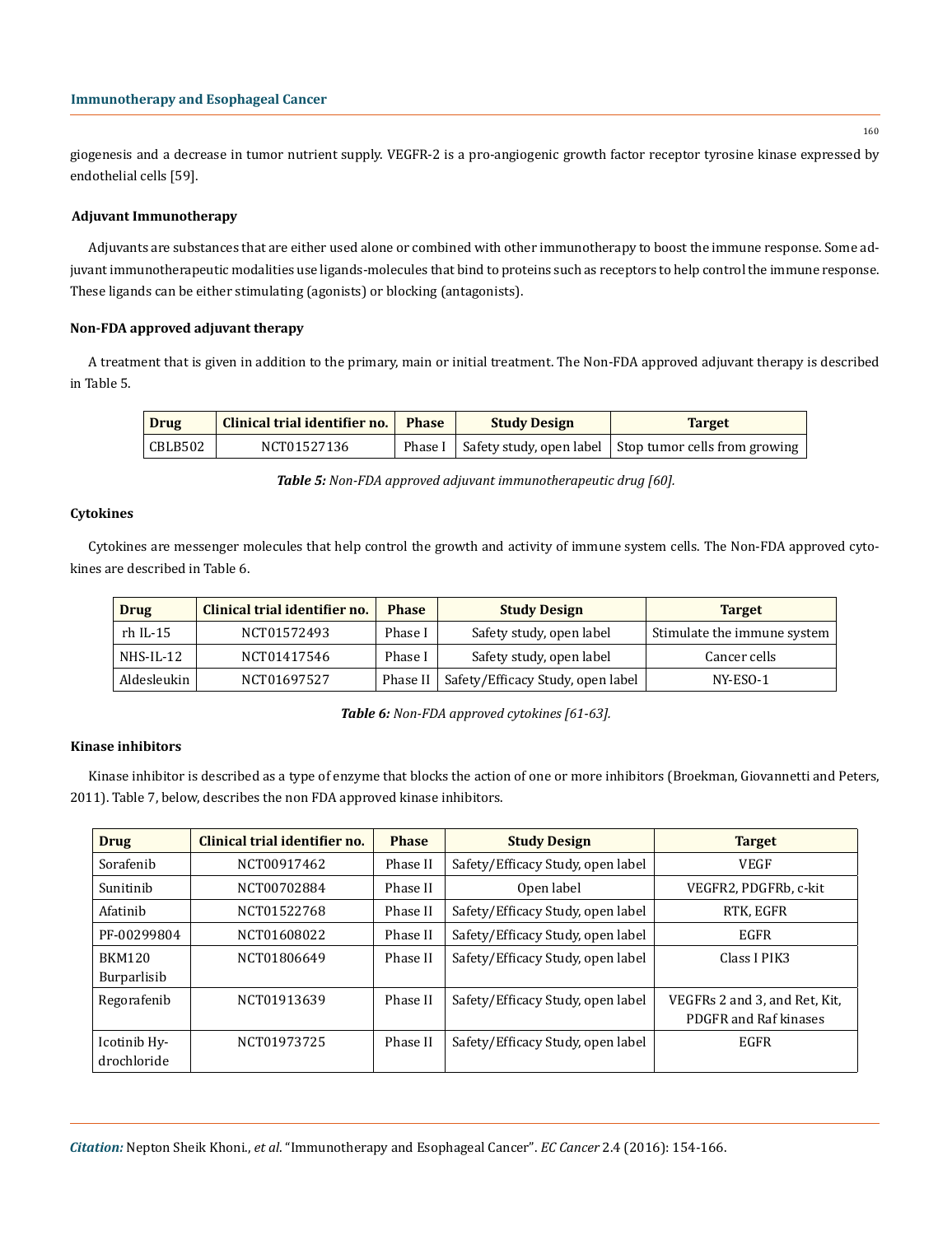| BYL719 and<br><b>MEK162</b>    | NCT01449058 | Phase I/II | Safety/Efficacy Study, open label | PI3K and MEK                |
|--------------------------------|-------------|------------|-----------------------------------|-----------------------------|
| $L$ JM716 and<br><b>BYL719</b> | NCT01822613 | Phase I/II | Safety/Efficacy Study, open label | PI3K and HER3               |
| LY294068                       | NCT02530437 | Phase I/II | Safety/Efficacy Study, open label | smoothened receptor antago- |
|                                |             |            |                                   | nist                        |
| Neratinib                      | NCT01953926 | Phase II   | Safety/Efficacy Study, open label | HER2, HER3, EGFR            |

*Table 7: Non-FDA approved kinase inhibitors [64-75].*

## **mTOR inhibitors**

Mechanistic target of rapamycin (mTOR), a serine threonine protein kinase that controls cell growth, cell development, cell activity, cell progression, protein integration, autophagy, and imitation (Laplante and Sabatini, 2012). The Non FDA approved mTOR inhibitors are included in Table 8.

| Drug       | Clinical trial identifier no. | <b>Phase</b> | <b>Study Design</b> | <b>Target</b> |
|------------|-------------------------------|--------------|---------------------|---------------|
| Everolimus | NCT00985192                   | Phase II     | Open label          | FKBP-12       |

*Table 8: Non-FDA approved mTOR inhibitor [76].*

# **proteasome inhibitor**

Proteasome inhibitors are anticancer therapies that worki to regulate protein activities (Adams, 2003). The non FDA approved proteasome inhibitors are included in Table 9.

| Drug                         | Clinical trial identifier no.   Phase   Study Design |         |            | <b>Target</b> |
|------------------------------|------------------------------------------------------|---------|------------|---------------|
| Carfilzomib With Irinotecan_ | NCT01941316                                          | Phase I | Open label | FKBP-12       |

*Table 9: Non-FDA approved proteasome inhibitors [77].*

# **Conclusion**

Esophageal cancer has one of the highest mortality rates and carries an inferior prognosis. The ability to improve the overall survival as well as the disease free survival of esophageal cancer patients is increasing, as our knowledge and understanding of functioning of the immune system is expanding. Many promising advances has been attained in the oncology application of immunotherapy in the last decade. However, recent activities have enhanced our comprehension of the tumor microenvironment, various immunotherapeutic modalities or combination therapies, such as chemotherapy and immunotherapy. Moreover, the effects of the numerous strategies in combination with immunotherapy in different types cancer are still in the exploratory phase. Experimental preclinical and clinical trials are needed to uncover the vast potential of immunotherapy in treating cancer patients. Despite the large number of agents under investigations, the goal of therapy in cancer of the esophagous has not yet been realized.

# **Bibliography**

- 1. World Health Organisation.http://www.who.int/mediacentre/factsheets/fs297/en/. Accessed 12 April 2016.
- 2. Cancer of the Esophagus . Available at: http://www.cancer.org. Accessed at: 12 April 2016.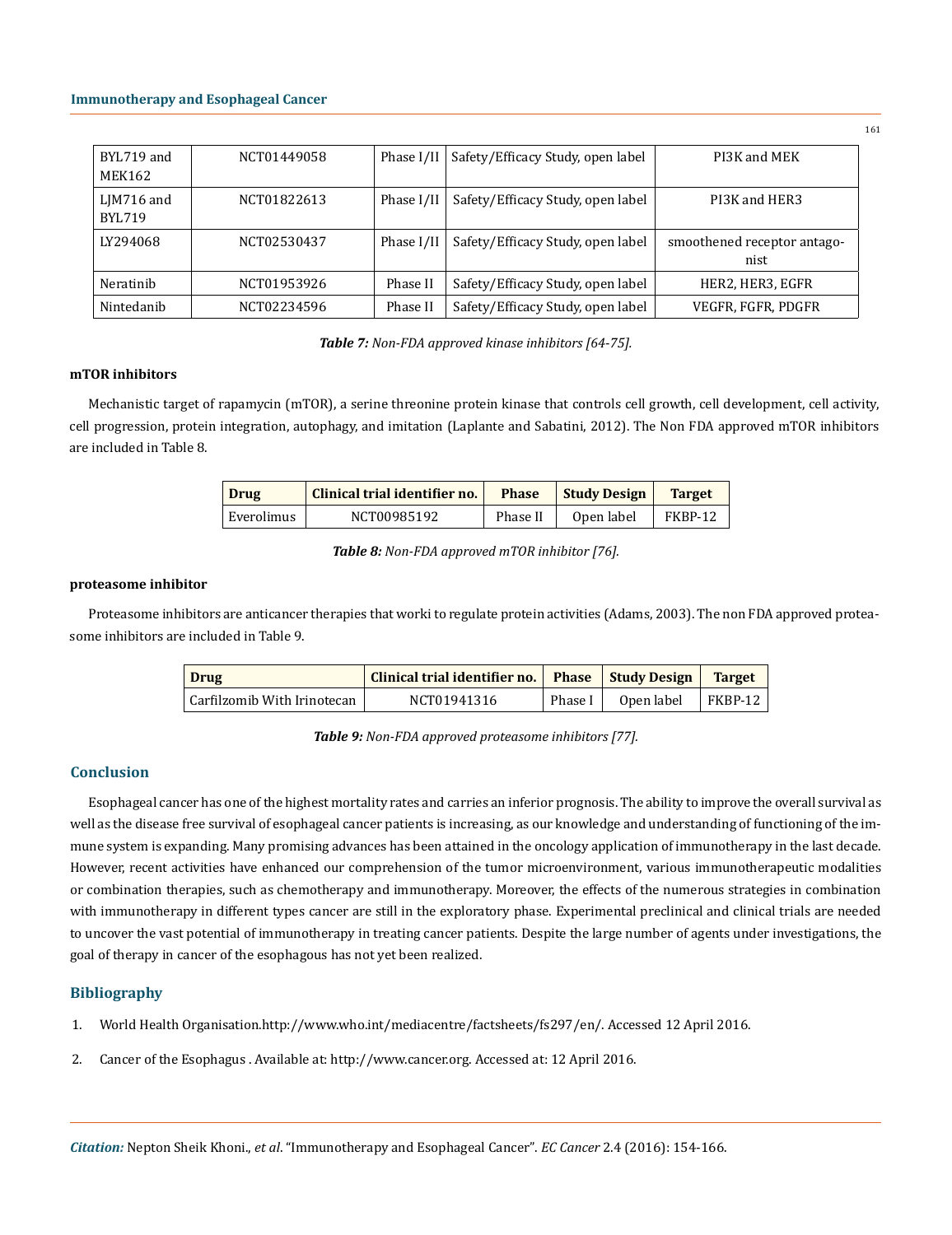- 3. Esophageal Cancer. http://www.cancerresearchuk.org/ Accessed 12 April 2016.
- 4. [Kubo A and Corley DA. "Review Body mass index and adenocarcinomas of the esophagus or gastric cardia: a systematic review and](http://www.ncbi.nlm.nih.gov/pubmed/16702363) meta-analysis". *[Cancer Epidemiology, Biomarkers & Prevention](http://www.ncbi.nlm.nih.gov/pubmed/16702363)* 15.5 (2006): 872-878.
- 5. Hampel H., *et al.* ["Meta-analysis: obesity and the risk for gastroesophageal reflux disease and its complications".](http://www.ncbi.nlm.nih.gov/pubmed/16061918) *Annals of Internal Medicine* [143.3 \(2005\): 199-211.](http://www.ncbi.nlm.nih.gov/pubmed/16061918)
- 6. [Stathopoulos GP and Tsiaras N. "Epidemiology and pathogenesis of esophageal cancer: management and its controversial results".](http://www.ncbi.nlm.nih.gov/pubmed/12579288) *Oncology Reports* [10.2 \(2003\): 449-454.](http://www.ncbi.nlm.nih.gov/pubmed/12579288)
- 7. Lepage C., *et al.* ["Trends in incidence and management of esophageal adenocarcinoma in a well-defined population".](http://www.em-consulte.com/en/article/100124) *Gastroentérolo[gie clinique et biologique](http://www.em-consulte.com/en/article/100124)* 29.12 (2005): 1258-1263.
- 8. Nair KS., *et al.* ["Microsatellite analysis of the APC gene and immunoexpression of E-cadherin, catenin, and tubulin in esophageal](http://www.ncbi.nlm.nih.gov/pubmed/16426911) [squamous cell carcinoma".](http://www.ncbi.nlm.nih.gov/pubmed/16426911) *Human Pathology* 37.2 (2006): 125-134.
- 9. Kuroki T., *et al.* ["Genetic alterations of the tumor suppressor gene WWOX in esophageal squamous cell carcinoma".](http://www.ncbi.nlm.nih.gov/pubmed/11956080) *Cancer Research* [62 \(2002\): 2258-2260.](http://www.ncbi.nlm.nih.gov/pubmed/11956080)
- 10. [Schrump DS and Nguyen DM. "Novel molecular targeted therapy for esophageal cancer".](http://www.ncbi.nlm.nih.gov/pubmed/16299785) *Journal of Surgical Oncology* 92.3 (2005): [257-261.](http://www.ncbi.nlm.nih.gov/pubmed/16299785)
- 11. Shimoji H., *et al.* ["Expression of p53, bcl-2, and bax as predictors of response to radiotherapy in esophageal cancer".](http://www.ncbi.nlm.nih.gov/pubmed/11206630) *Diseases of the Esophagus* [13.3 \(2000\): 185-190.](http://www.ncbi.nlm.nih.gov/pubmed/11206630)
- 12. Kimos MC., *et al.* ["Esophagin and proliferating cell nuclear antigen \(PCNA\) are biomarkers of human esophageal neoplastic progres](http://www.ncbi.nlm.nih.gov/pubmed/15221970)sion". *[International Journal of Cancer](http://www.ncbi.nlm.nih.gov/pubmed/15221970)* 111.3 (2004): 415-417.
- 13. Ikeguchi M., et al. ["Survivin gene expression positively correlates with proliferative activity of cancer cells in esophageal cancer".](http://www.ncbi.nlm.nih.gov/pubmed/12743425) *Tumour Biology* [24.1 \(2003\): 40-45.](http://www.ncbi.nlm.nih.gov/pubmed/12743425)
- 14. Zhang J., *et al.* ["The functional polymorphism in the matrix metalloproteinase-7 promoter increases susceptibility to esophageal](http://www.ncbi.nlm.nih.gov/pubmed/15930031) [squamous cell carcinoma, gastric cardiac adenocarcinoma and non-small cell lung carcinoma".](http://www.ncbi.nlm.nih.gov/pubmed/15930031) *Carcinogenesis* 26.10 (2005): 1748- [1753.](http://www.ncbi.nlm.nih.gov/pubmed/15930031)
- 15. Li C., *et al.* ["Correlation between expression of human telomerase activity in 90 esophageal squamous cell carcinoma".](http://www.ncbi.nlm.nih.gov/pubmed/14606063/) *World Journal of Gastroenterology* [9.11 \(2003\): 2395-2399.](http://www.ncbi.nlm.nih.gov/pubmed/14606063/)
- 16. Yang HL., *et al.* ["Caspase activation and changes in Bcl-2 family member protein expression associated with E2F-1-mediated apopto](http://www.ncbi.nlm.nih.gov/pubmed/10778992)[sis in human esophageal cancer cells".](http://www.ncbi.nlm.nih.gov/pubmed/10778992) *Clinical Cancer Research* 6.4 (2000): 1579-1589.
- 17. Bai C., *et al.* ["Over expression of M68/ DcR3 in human gastrointestinal tract tumors independent of gene amplification and its loca](http://www.ncbi.nlm.nih.gov/pubmed/10655513)[tion in a four-gene cluster".](http://www.ncbi.nlm.nih.gov/pubmed/10655513) *PNAS USA* 97.3 (2000): 1230-1235.
- 18. Yang ZQ., *et al.* ["Identification of a novel gene, GASC1, within an amplicon at 9p23–24 frequently detected in esophageal cancer cell](http://www.ncbi.nlm.nih.gov/pubmed/10987278) lines". *Cancer Research* [60.17 \(2001\): 4735-4739.](http://www.ncbi.nlm.nih.gov/pubmed/10987278)
- 19. Li W., *et al.* ["Overexpression of stefin A in human esophageal squamous cell carcinoma cells inhibits tumor cell growth, angiogenesis,](http://www.ncbi.nlm.nih.gov/pubmed/16361563) invasion, and metastasis". *Clinical Cancer Research* [11.24 Pt 1 \(2005\): 8753-8762.](http://www.ncbi.nlm.nih.gov/pubmed/16361563)
- 20. Nonaka D., *et al.* ["Reduced FEZ1/LZTS1 expression and outcome prediction in lung cancer".](http://www.ncbi.nlm.nih.gov/pubmed/15735004) *Cancer Research* 65.4 (2005): 1207-1212.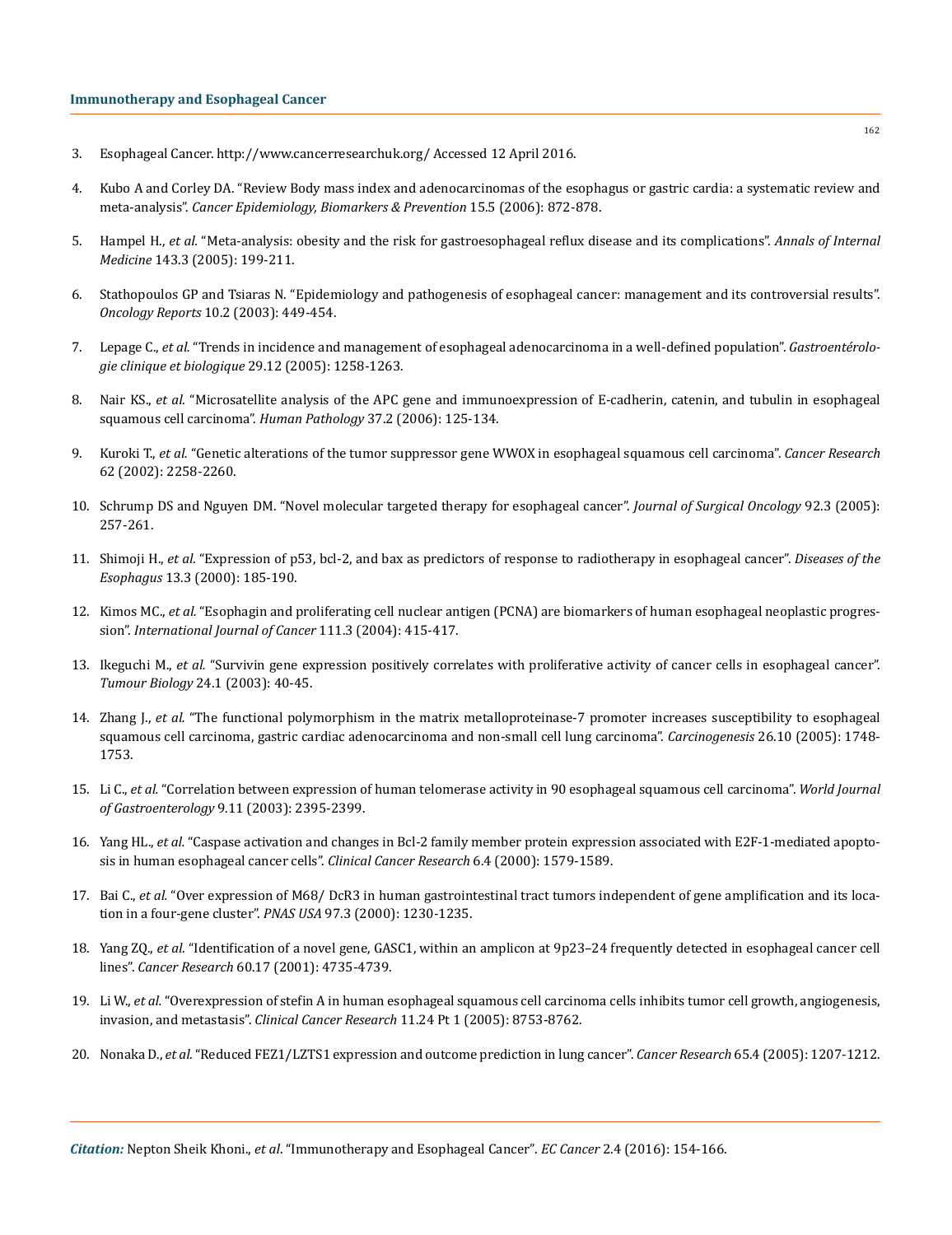- 21. Takashima T., *et al.* ["PPAR-gamma ligands inhibit growth of human esophageal adenocarcinoma cells through induction of apoptosis,](http://www.ncbi.nlm.nih.gov/pubmed/11494023) [cell cycle arrest and reduction of ornithine decarboxylase activity".](http://www.ncbi.nlm.nih.gov/pubmed/11494023) *International Journal of Oncology* 19.3 (2001): 465-471.
- 22. Tanaka S., *et al.* ["A novel Frizzled gene identified in human oesophageal carcinoma mediates APC/h catenin signals".](http://www.ncbi.nlm.nih.gov/pubmed/9707618/) *PNAS USA* 95.17 [\(1998\): 10164-10169.](http://www.ncbi.nlm.nih.gov/pubmed/9707618/)
- 23. Yue CM., *et al.* ["Expression of ECRG4, A novel esophageal cancer related gene, downregulation by CpG island".](http://www.ncbi.nlm.nih.gov/pubmed/12800218) *World Journal of Gastroenterology* [9.6 \(2003\): 1174-1178.](http://www.ncbi.nlm.nih.gov/pubmed/12800218)
- 24. Esophageal Cancer. Cancer research institute. Available at: http://www.cancerresearch.org/cancer-immunotherapy/impacting-allcancers/esophageal-cancer. Accessed at: 14 April 2016.
- 25. [MedImmune LLC. "A Phase 1/2 Study to Evaluate MEDI4736". In: ClinicalTrials.gov \[Internet\]. Bethesda \(MD\): National Library of](https://clinicaltrials.gov/ct2/show/NCT01693562) [Medicine \(US\). \(2016\).](https://clinicaltrials.gov/ct2/show/NCT01693562)
- 26. [Merck Sharp & Dohme Corp. "Study of Pembrolizumab \(MK-3475\) in Participants with Advanced Solid Tumors \(MK-3475-028/KEY-](https://clinicaltrials.gov/ct2/show/NCT02054806)[NOTE-28\)". In: ClinicalTrials.gov \[Internet\]. Bethesda \(MD\): National Library of Medicine \(US\). 14 April 2016.](https://clinicaltrials.gov/ct2/show/NCT02054806)
- 27. [Genentech, Inc. "A Phase 1 Study of MPDL3280A \(an Engineered Anti-PDL1 Antibody\) in Patients with Locally Advanced or Meta](https://clinicaltrials.gov/ct2/show/NCT01375842)[static Solid Tumors". In: ClinicalTrials.gov \[Internet\]. Bethesda \(MD\): National Library of Medicine \(US\). 14 April 2016.](https://clinicaltrials.gov/ct2/show/NCT01375842)
- 28. [Genentech, Inc. "A Phase 1b Study of MPDL3280A \(an Engineered Anti-PDL1 Antibody\) in Combination with Avastin \(Bevacizumab\)](https://www.smartpatients.com/trials/NCT01633970) [and/or with Chemotherapy in Patients With Locally Advanced or Metastatic Solid Tumors". In: ClinicalTrials.gov \[Internet\]. Bethesda](https://www.smartpatients.com/trials/NCT01633970) [\(MD\): National Library of Medicine \(US\). 14 April 2016.](https://www.smartpatients.com/trials/NCT01633970)
- 29. [Bristol-Myers Squibb. "Safety, Tolerability, Pharmacokinetics, and Immunoregulatory Study of Urelumab \(BMS-663513\) in Subjects](http://meetinglibrary.asco.org/content/113124-132) [with Advanced and/or Metastatic Solid Tumors and Relapsed/Refractory B-cell Non-Hodgkin's Lymphoma". In: ClinicalTrials.gov](http://meetinglibrary.asco.org/content/113124-132) [\[Internet\]. Bethesda \(MD\): National Library of Medicine \(US\). 14 April 2016.](http://meetinglibrary.asco.org/content/113124-132)
- 30. [Pfizer. "A Study of PF-05082566 As A Single Agent and in Combination with Rituximab". In: ClinicalTrials.gov \[Internet\]. Bethesda](https://clinicaltrials.gov/ct2/show/NCT01307267) [\(MD\): National Library of Medicine \(US\). 14 April 2016.](https://clinicaltrials.gov/ct2/show/NCT01307267)
- 31. [Bristol-Myers Squibb. "A Phase I Study of an Anti-KIR Antibody in Combination with an Anti-PD1 Antibody in Patients with Advanced](https://clinicaltrials.gov/ct2/show/NCT01714739) [Solid Tumors". In: ClinicalTrials.gov \[Internet\]. Bethesda \(MD\): National Library of Medicine \(US\). 14 April 2016.](https://clinicaltrials.gov/ct2/show/NCT01714739)
- 32. [MD Anderson Cancer Center. "Ipilimumab and Imatinib Mesylate in Advanced Cancer". In: ClinicalTrials.gov \[Internet\]. Bethesda](https://clinicaltrials.gov/ct2/show/NCT01738139) [\(MD\): National Library of Medicine \(US\). 14 April 2016.](https://clinicaltrials.gov/ct2/show/NCT01738139)
- 33. [Bristol-Myers Squibb. "Safety Study of Anti-LAG-3 With and Without Anti-PD-1 in the Treatment of Solid Tumors". In: ClinicalTrials.](https://clinicaltrials.gov/ct2/show/NCT01968109) [gov \[Internet\]. Bethesda \(MD\): National Library of Medicine \(US\). 14 April 2016.](https://clinicaltrials.gov/ct2/show/NCT01968109)
- 34. [Novartis Pharmaceuticals. "Phase I/II Study of PDR001 in Patients with Advanced Malignancies". In: ClinicalTrials.gov \[Internet\].](https://clinicaltrials.gov/ct2/show/NCT02404441) [Bethesda \(MD\): National Library of Medicine \(US\). 14 April 2016.](https://clinicaltrials.gov/ct2/show/NCT02404441)
- 35. [Novartis Pharmaceuticals. "Safety and Efficacy of LAG525 Single Agent and in Combination with PDR001 in Patients with Advanced](https://clinicaltrials.gov/ct2/show/NCT02460224) [Malignancies". In: ClinicalTrials.gov \[Internet\]. Bethesda \(MD\): National Library of Medicine \(US\). 14 April 2016.](https://clinicaltrials.gov/ct2/show/NCT02460224)
- 36. [National Institutes of Health Clinical Center \(CC\). "National Cancer Institute \(NCI\). Adjuvant Tumor Lysate Vaccine and Iscomatrix](https://clinicaltrials.gov/ct2/show/NCT02054104) [with or Without Metronomic Oral Cyclophosphamide and Celecoxib in Patients with Malignancies Involving Lungs, Esophagus, Pleu](https://clinicaltrials.gov/ct2/show/NCT02054104)[ra, or Mediastinum". In: ClinicalTrials.gov \[Internet\]. Bethesda \(MD\): National Library of Medicine \(US\). 14 April 2016.](https://clinicaltrials.gov/ct2/show/NCT02054104)
- 37. [Northwest Bio therapeutics. "Safety and Efficacy Study of DCVax-Direct in Solid Tumors". In: ClinicalTrials.gov \[Internet\]. Bethesda](https://clinicaltrials.gov/ct2/show/NCT01882946)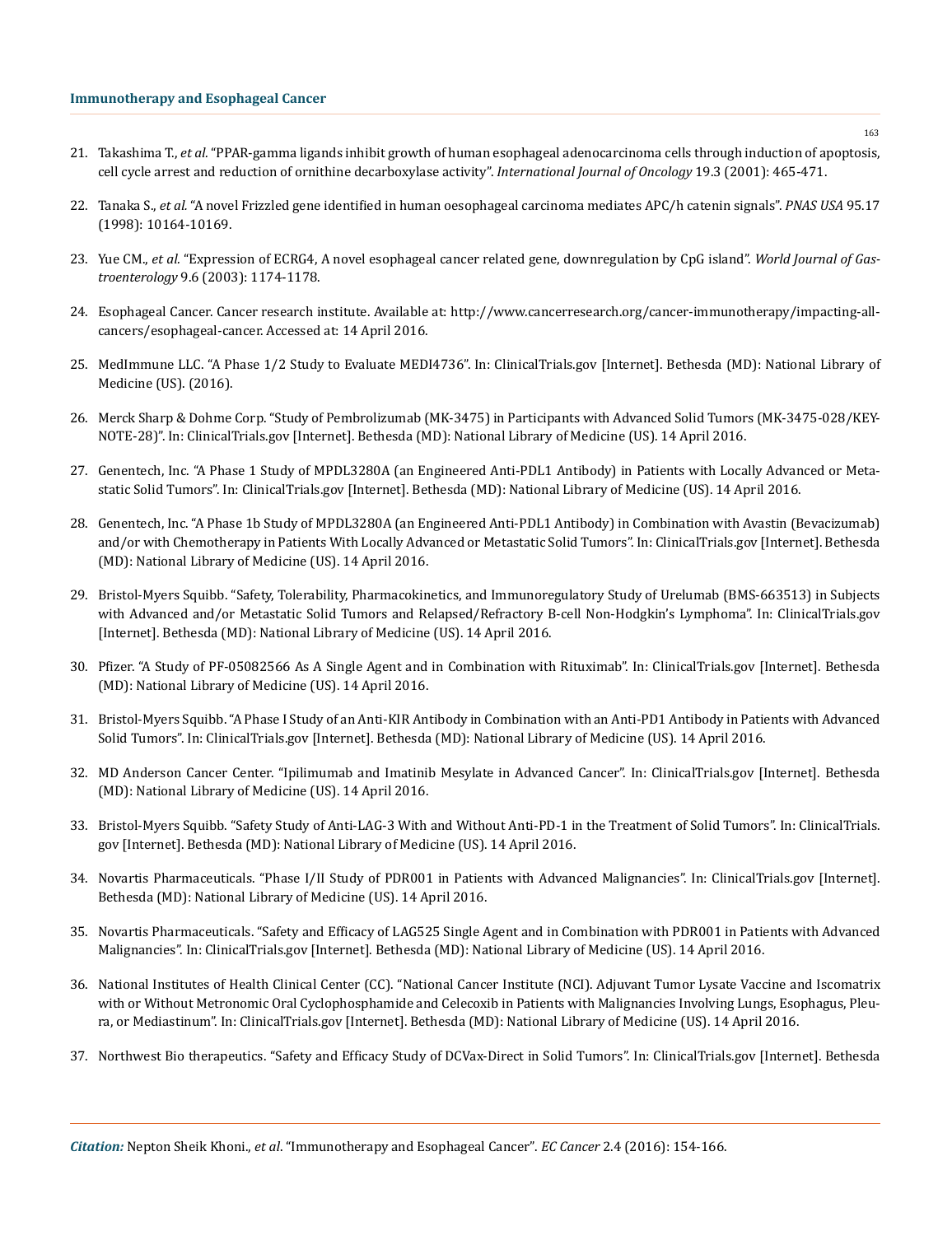[\(MD\): National Library of Medicine \(US\). 14 April 2016.](https://clinicaltrials.gov/ct2/show/NCT01882946)

- 38. [Gradalis, Inc. "Trial of Bi-shRNA-furin and Granulocyte Macrophage Colony Stimulating Factor \(GMCSF\) Augmented Autologous Tu](https://clinicaltrials.gov/ct2/show/NCT01061840)[mor Cell Vaccine for Advanced Cancer \(FANG\)". In: ClinicalTrials.gov \[Internet\]. Bethesda \(MD\): National Library of Medicine \(US\).](https://clinicaltrials.gov/ct2/show/NCT01061840) [14 April 2016.](https://clinicaltrials.gov/ct2/show/NCT01061840)
- 39. [Roswell Park Cancer Institute. "Vaccine Therapy with or Without Sirolimus in Treating Patients with NY-ESO-1 Expressing Solid Tu](https://clinicaltrials.gov/ct2/show/NCT01522820)[mors". In: ClinicalTrials.gov \[Internet\]. Bethesda \(MD\): National Library of Medicine \(US\). 14 April 2016.](https://clinicaltrials.gov/ct2/show/NCT01522820)
- 40. [National Institutes of Health Clinical Center \(CC\) \(National Cancer Institute \(NCI\). "Tumor Cell Vaccines and ISCOMATRIX with Che](https://clinicaltrials.gov/ct2/show/NCT01341496)[motherapy After Tumor Removal". In: ClinicalTrials.gov \[Internet\]. Bethesda \(MD\): National Library of Medicine \(US\). 14 April 2016.](https://clinicaltrials.gov/ct2/show/NCT01341496)
- 41. [National Institutes of Health Clinical Center \(CC\). National Cancer Institute \(NCI\). "Tumor Cell Vaccines with ISCOMATRIX Adjuvant](https://clinicaltrials.gov/ct2/show/NCT01258868) [and Celecoxib in Patients Undergoing Resection of Lung and Esophageal Cancers and Malignant Pleural Mesotheliomas". In: Clinical-](https://clinicaltrials.gov/ct2/show/NCT01258868)[Trials.gov \[Internet\]. Bethesda \(MD\): National Library of Medicine \(US\). 14 April 2016.](https://clinicaltrials.gov/ct2/show/NCT01258868)
- 42. [National Institutes of Health Clinical Center \(CC\). National Cancer Institute \(NCI\). "Immunotherapy Using Tumor Infiltrating Lym](https://clinicaltrials.gov/ct2/show/NCT01174121)[phocytes for Patients with Metastatic Cancer". In: ClinicalTrials.gov \[Internet\]. Bethesda \(MD\): National Library of Medicine \(US\). 14](https://clinicaltrials.gov/ct2/show/NCT01174121) [April 2016.](https://clinicaltrials.gov/ct2/show/NCT01174121)
- 43. [National Institutes of Health Clinical Center \(CC\). National Cancer Institute \(NCI\). "T Cell Receptor Immunotherapy Targeting NY-](https://clinicaltrials.gov/ct2/show/NCT01967823)[ESO-1 for Patients with NY-ESO-1 Expressing Cancer". In: ClinicalTrials.gov \[Internet\]. Bethesda \(MD\): National Library of Medicine](https://clinicaltrials.gov/ct2/show/NCT01967823) [\(US\). 14 April 2016.](https://clinicaltrials.gov/ct2/show/NCT01967823)
- 44. [National Institutes of Health Clinical Center \(CC\). National Cancer Institute \(NCI\). "T Cell Receptor Immunotherapy Targeting MAGE-](https://clinicaltrials.gov/ct2/show/NCT02111850)[A3 for Patients with Metastatic Cancer Who Are HLA-DP0401 Positive". In: ClinicalTrials.gov \[Internet\]. Bethesda \(MD\): National](https://clinicaltrials.gov/ct2/show/NCT02111850) [Library of Medicine \(US\). 14 April 2016.](https://clinicaltrials.gov/ct2/show/NCT02111850)
- 45. [National Institutes of Health Clinical Center \(CC\) \(National Cancer Institute \(NCI\). "CAR T Cell Receptor Immunotherapy Targeting](https://clinicaltrials.gov/ct2/show/NCT01218867) [VEGFR2 for Patients with Metastatic Cancer". In: ClinicalTrials.gov \[Internet\]. Bethesda \(MD\): National Library of Medicine \(US\). 14](https://clinicaltrials.gov/ct2/show/NCT01218867) [April 2016.](https://clinicaltrials.gov/ct2/show/NCT01218867)
- 46. [Radiation Therapy Oncology Group. "Paclitaxel, Cisplatin, and Radiation Therapy with or Without Cetuximab in Treating Patients](https://clinicaltrials.gov/ct2/show/NCT00655876) [with Locally Advanced Esophageal Cancer". In: ClinicalTrials.gov \[Internet\]. Bethesda \(MD\): National Library of Medicine \(US\). 14](https://clinicaltrials.gov/ct2/show/NCT00655876) [April 2016.](https://clinicaltrials.gov/ct2/show/NCT00655876)
- 47. [Merrimack Pharmaceuticals. "A Study of MM-111 and Paclitaxel with Trastuzumab in Patients HER2 Positive Carcinomas of the](http://meetinglibrary.asco.org/content/133646-144) [Distal Esophagus, Gastroesophageal \(GE\) Junction and Stomach". In: ClinicalTrials.gov \[Internet\]. Bethesda \(MD\): National Library of](http://meetinglibrary.asco.org/content/133646-144) [Medicine \(US\). 14 April 2016.](http://meetinglibrary.asco.org/content/133646-144)
- 48. [Fox Chase Cancer Center. "Bevacizumab and Combination Chemotherapy Before Surgery in Treating Patients with Locally Advanced](https://clinicaltrials.gov/ct2/show/NCT01212822) [Esophageal or Stomach Cancer". In: ClinicalTrials.gov \[Internet\]. Bethesda \(MD\): National Library of Medicine \(US\). 14 April 2016.](https://clinicaltrials.gov/ct2/show/NCT01212822)
- 49. [Immunomedics, Inc. "Phase I/II Study of IMMU-132 in Patients with Epithelial Cancers". In: ClinicalTrials.gov \[Internet\]. Bethesda](https://clinicaltrials.gov/ct2/show/NCT01631552) [\(MD\): National Library of Medicine \(US\). 14 April 2016.](https://clinicaltrials.gov/ct2/show/NCT01631552)
- 50. [Morphotek. "MORAb-004 in Treating Young Patients with Recurrent or Refractory Solid Tumors or Lymphoma". In: ClinicalTrials.gov](https://clinicaltrials.gov/ct2/show/NCT01748721) [\[Internet\]. Bethesda \(MD\): National Library of Medicine \(US\). 14 April 2016.](https://clinicaltrials.gov/ct2/show/NCT01748721)
- 51. [OncoMed Pharmaceuticals, Inc. "A Dose Escalation Study of OMP-52M51 in Subjects with Solid Tumors". In: ClinicalTrials.gov \[Inter](https://clinicaltrials.gov/ct2/show/NCT01778439)[net\]. Bethesda \(MD\): National Library of Medicine \(US\). 14 April 2016.](https://clinicaltrials.gov/ct2/show/NCT01778439)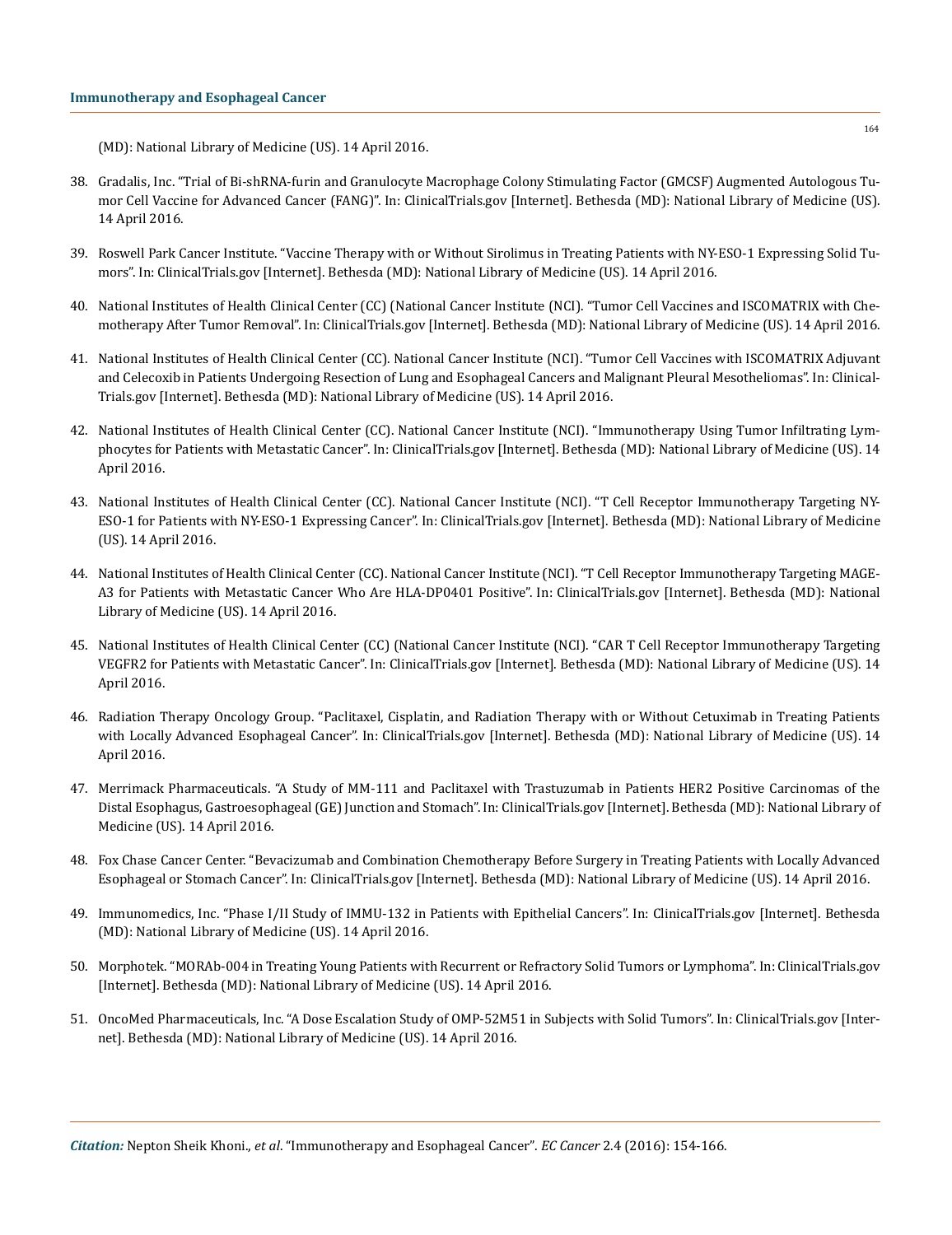- 52. [AbbVie \(prior sponsor, Abbott\). "Study of ABT-700 in Subjects with Advanced Solid Tumors". In: ClinicalTrials.gov \[Internet\]. Bethes](https://clinicaltrials.gov/ct2/show/NCT01472016)[da \(MD\): National Library of Medicine \(US\). 14 April 2016.](https://clinicaltrials.gov/ct2/show/NCT01472016)
- 53. [Merrimack Pharmaceuticals. "Safety Study of the Drug MM-151 in Patients with Advanced Solid Tumors Resisting Ordinary Treat](https://clinicaltrials.gov/ct2/show/NCT01520389)[ment". In: ClinicalTrials.gov \[Internet\]. Bethesda \(MD\): National Library of Medicine \(US\). 14 April 2016.](https://clinicaltrials.gov/ct2/show/NCT01520389)
- 54. [Kyowa Hakko Kirin Pharma, Inc. "Phase 1 Study of CEP-37250/KHK2804 in Subjects with Advanced Solid Tumors". In: ClinicalTrials.](https://clinicaltrials.gov/ct2/show/NCT01447732) [gov \[Internet\]. Bethesda \(MD\): National Library of Medicine \(US\). 14 April 2016.](https://clinicaltrials.gov/ct2/show/NCT01447732)
- 55. [AIO-Studien-g GmbH. "Cisplatin and 5-FU +/- Panitumumab for Patients with Non resectable, Advanced or Metastatic Esophageal](https://clinicaltrials.gov/ct2/show/NCT01627379)  [Squamous Cell Cancer \(POWER\)". In: ClinicalTrials.gov \[Internet\]. Bethesda \(MD\): National Library of Medicine \(US\). 14 April 2016.](https://clinicaltrials.gov/ct2/show/NCT01627379)
- 56. [Zhejiang University, Qiong Zhao. "Nimotuzumab Plus Nab-paclitaxel and Cisplatin in Treating Patients with Advanced Esophageal](https://clinicaltrials.gov/ct2/show/NCT02034968)  [Carcinoma". In: ClinicalTrials.gov \[Internet\]. Bethesda \(MD\): National Library of Medicine \(US\). 14 April 2016.](https://clinicaltrials.gov/ct2/show/NCT02034968)
- 57. [Genmab. "TF-ADC Safety Study in Patients with Solid Tumors". In: ClinicalTrials.gov \[Internet\]. Bethesda \(MD\): National Library of](https://clinicaltrials.gov/ct2/show/NCT02001623)  [Medicine \(US\). 14 April 2016.](https://clinicaltrials.gov/ct2/show/NCT02001623)
- 58. [Academisch Medisch Centrum Universiteit van Amsterdam \(AMC-UvA\). HWM. van Laarhoven, Academisch Medisch Centrum](https://clinicaltrials.gov/ct2/show/NCT02120911)  [Universiteit van Amsterdam \(AMC-UvA\). Feasibility Study of Chemoradiation, TRAstuzumab and Pertuzumab in Resectable HER2+](https://clinicaltrials.gov/ct2/show/NCT02120911)  [Esophageal Carcinoma \(TRAP\). In: ClinicalTrials.gov \[Internet\]. Bethesda \(MD\): National Library of Medicine \(US\). 14 April 2016.](https://clinicaltrials.gov/ct2/show/NCT02120911)
- 59. [Eli Lilly and Company. Eli Lilly and Company. "A Study of Ramucirumab in Participants with Gastric, Esophageal, and Gastroesopha](https://clinicaltrials.gov/ct2/show/NCT01246960)[geal Cancer". In: ClinicalTrials.gov \[Internet\]. Bethesda \(MD\): National Library of Medicine \(US\). 14 April 2016.](https://clinicaltrials.gov/ct2/show/NCT01246960)
- 60. [Roswell Park Cancer Institute. "Entolimod in Treating Patients with Locally Advanced or Metastatic Solid Tumors That Cannot Be](https://clinicaltrials.gov/ct2/show/NCT01527136)  [Removed by Surgery". In: ClinicalTrials.gov \[Internet\]. Bethesda \(MD\): National Library of Medicine \(US\). 14 April 2016.](https://clinicaltrials.gov/ct2/show/NCT01527136)
- 61. [National Institutes of Health Clinical Center \(CC\). National Cancer Institute \(NCI\). "Continuous Infusion of rhIL-15 for Adults with](https://clinicaltrials.gov/ct2/show/NCT01572493)  [Advanced Cancer". In: ClinicalTrials.gov \[Internet\]. Bethesda \(MD\): National Library of Medicine \(US\). 14 April 2016.](https://clinicaltrials.gov/ct2/show/NCT01572493)
- 62. [National Cancer Institute \(NCI\). "NHS-IL12 for Solid Tumors". In: ClinicalTrials.gov \[Internet\]. Bethesda \(MD\): National Library of](https://clinicaltrials.gov/ct2/show/NCT01417546)  [Medicine \(US\). 14 April 2016.](https://clinicaltrials.gov/ct2/show/NCT01417546)
- 63. [Jonsson Comprehensive Cancer Center. "Gene and Vaccine Therapy in Treating Patients With Advanced Malignancies". In: ClinicalTri](https://clinicaltrials.gov/ct2/show/NCT01697527)[als.gov \[Internet\]. Bethesda \(MD\): National Library of Medicine \(US\). 14 April 2016.](https://clinicaltrials.gov/ct2/show/NCT01697527)
- 64. [Memorial Sloan-Kettering Cancer Center. "Sorafenib for Patients with Metastatic or Recurrent Esophageal and Gastroesophageal](https://clinicaltrials.gov/ct2/show/NCT00917462)  [Junction Cancer". In: ClinicalTrials.gov \[Internet\]. Bethesda \(MD\): National Library of Medicine \(US\). 14 April 2016.](https://clinicaltrials.gov/ct2/show/NCT00917462)
- 65. [Ohio State University Comprehensive Cancer Center. National Cancer Institute \(NCI\). "Sunitinib in Treating Patients with Relapsed](https://clinicaltrials.gov/ct2/show/NCT00702884)  [or Refractory Esophageal or Gastroesophageal Junction Cancer". In: ClinicalTrials.gov \[Internet\]. Bethesda \(MD\): National Library of](https://clinicaltrials.gov/ct2/show/NCT00702884)  [Medicine \(US\). 14 April 2016.](https://clinicaltrials.gov/ct2/show/NCT00702884)
- 66. [Memorial Sloan Kettering Cancer Center. "Afatinib \(BIBW 2992\) and Trastuzumab in Patients with Advanced HER2-Positive Trastu](https://clinicaltrials.gov/ct2/show/NCT01522768)[zumab-Refractory Advanced Esophagogastric Cancer. In: ClinicalTrials.gov \[Internet\]. Bethesda \(MD\): National Library of Medicine](https://clinicaltrials.gov/ct2/show/NCT01522768)  [\(US\). 14 April 2016.](https://clinicaltrials.gov/ct2/show/NCT01522768)
- 67. [Yonsei University. "A Phase II Trial of PF-00299804 in Patients with Metastatic or Recurrent Squamous Cell Carcinoma of Esophagus".](https://clinicaltrials.gov/ct2/show/NCT01608022)  [In: ClinicalTrials.gov \[Internet\]. Bethesda \(MD\): National Library of Medicine \(US\). 14 April 2016.](https://clinicaltrials.gov/ct2/show/NCT01608022)
- 68. [Prince of Songkla University. Arunee Dechaphunkul. "BKM120 in Esophageal Squamous Cell Carcinoma After Failure of First Line](https://clinicaltrials.gov/ct2/show/NCT01806649)  [Chemotherapy". In: ClinicalTrials.gov \[Internet\]. Bethesda \(MD\): National Library of Medicine \(US\). 14 April 2016.](https://clinicaltrials.gov/ct2/show/NCT01806649)